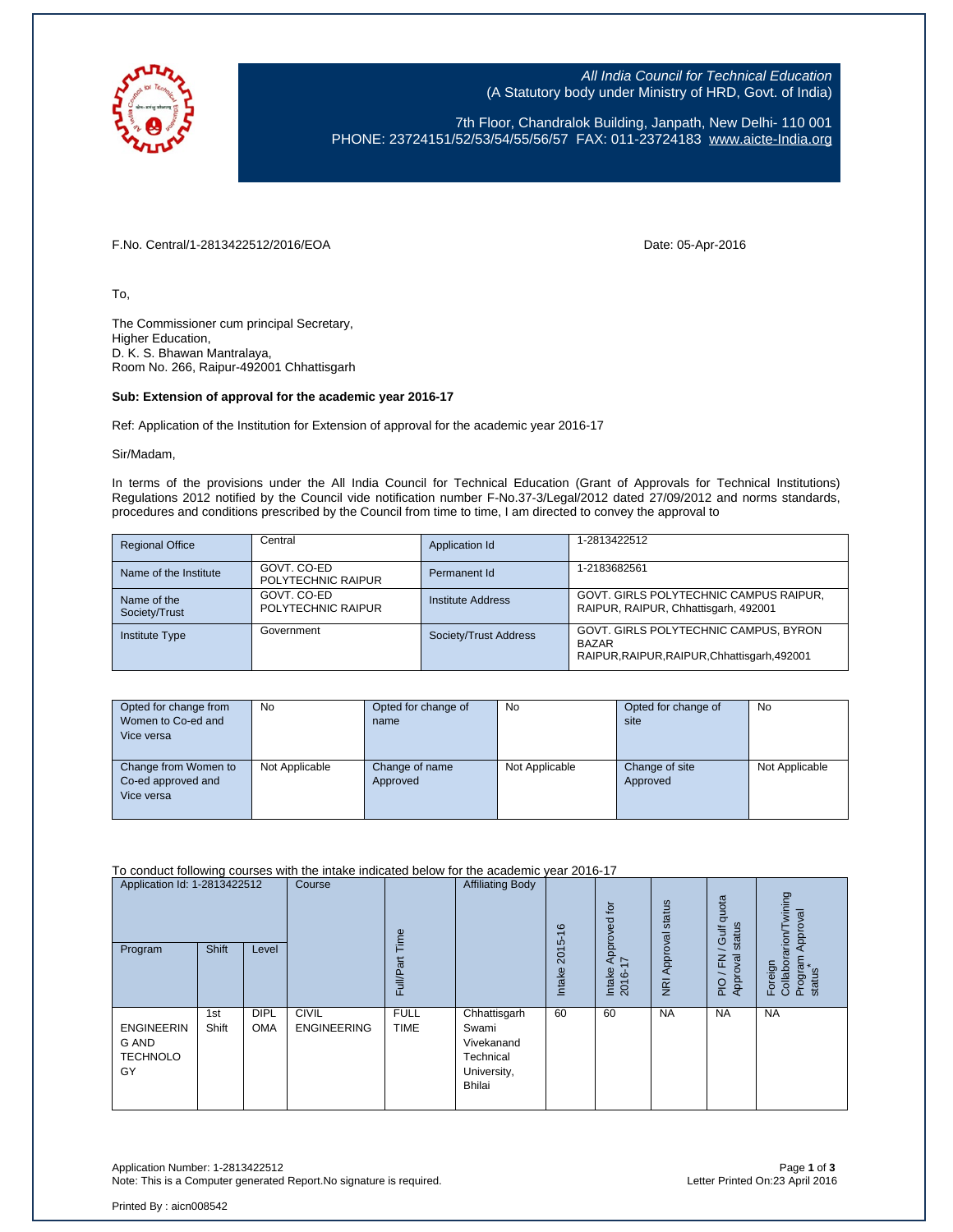

## All India Council for Technical Education (A Statutory body under Ministry of HRD, Govt. of India)

7th Floor, Chandralok Building, Janpath, New Delhi- 110 001 PHONE: 23724151/52/53/54/55/56/57 FAX: 011-23724183 [www.aicte-India.org](http://www.aicte-india.org/)

| <b>ENGINEERIN</b><br>G AND<br><b>TECHNOLO</b><br>GY | 1st<br>Shift | <b>DIPL</b><br><b>OMA</b> | <b>ELECTRICAL</b><br><b>ENGINEERING</b> | <b>FULL</b><br><b>TIME</b> | Chhattisgarh<br>Swami<br>Vivekanand<br>Technical<br>University,<br><b>Bhilai</b> | 60 | 60 | <b>NA</b> | <b>NA</b> | <b>NA</b> |
|-----------------------------------------------------|--------------|---------------------------|-----------------------------------------|----------------------------|----------------------------------------------------------------------------------|----|----|-----------|-----------|-----------|
| <b>ENGINEERIN</b><br>G AND<br><b>TECHNOLO</b><br>GY | 1st<br>Shift | <b>DIPL</b><br><b>OMA</b> | MECHANICAL<br><b>ENGINEERING</b>        | <b>FULL</b><br><b>TIME</b> | Chhattisgarh<br>Swami<br>Vivekanand<br>Technical<br>University,<br><b>Bhilai</b> | 60 | 60 | <b>NA</b> | <b>NA</b> | <b>NA</b> |

The above mentioned approval is subject to the condition that GOVT. CO-ED POLYTECHNIC RAIPUR shall follow and adhere to the Regulations, guidelines and directions issued by AICTE from time to time and the undertaking / affidavit given by the institution along with the application submitted by the institution on portal.

In case of any differences in content in this Computer generated Extension of Approval Letter, the content/information as approved by the Executive Council / General Council as available on the record of AICTE shall be final and binding.

Strict compliance of Anti-Ragging Regulation:- Approval is subject to strict compliance of provisions made in AICTE Regulation notified vide F. No. 37-3/Legal/AICTE/2009 dated July 1, 2009 for Prevention and Prohibition of Ragging in Technical Institutions. In case Institution fails to take adequate steps to Prevent Ragging or fails to act in accordance with AICTE Regulation or fails to punish perpetrators or incidents of Ragging, it will be liable to take any action as defined under clause 9(4) of the said Regulation.

## **Note: Validity of the course details may be verified at www.aicte-india.org**

 **Dr. Avinash S Pant Vice - Chairman, AICTE**

Copy to:

**1. The Regional Officer,** All India Council for Technical Education Tagore Hostel-2, Shamla Hills Bhopal-462 002, Madhya Pradesh

- **2. The Director Of Technical Education, Chhattisgarh**
- **3. The Registrar,** Chhattisgarh Swami Vivekanand Technical University, Bhilai
- **4. The Principal / Director,** GOVT. CO-ED POLYTECHNIC RAIPUR GOVT. GIRLS POLYTECHNIC CAMPUS RAIPUR, RAIPUR, RAIPUR, Chhattisgarh,492001

## **5. The Secretary / Chairman,** GOVT. CO-ED POLYTECHNIC RAIPUR GOVT. GIRLS POLYTECHNIC CAMPUS, BYRON BAZAR RAIPUR, RAIPUR, RAIPUR, Chhattisgarh,492001

Application Number: 1-2813422512 Page **2** of **3** Note: This is a Computer generated Report.No signature is required.

Printed By : aicn008542